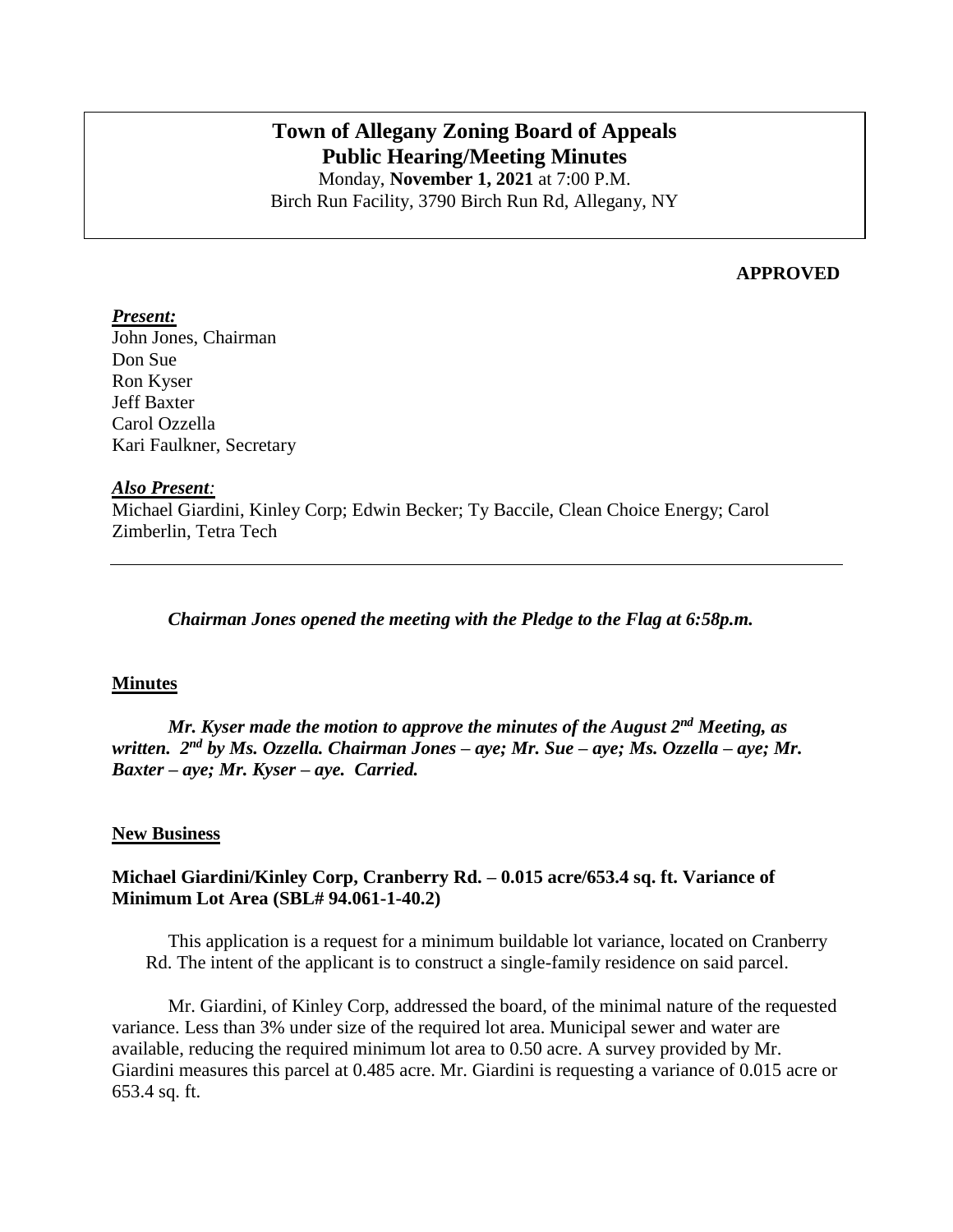## *Ms. Ozzella made the motion that a Public Hearing is not required for this application. 2 nd by Mr. Sue. Chairman Jones – aye; Mr. Kyser – aye; Mr. Sue – aye; Ms. Ozzella – aye; Mr. Baxter – aye. Carried.*

The board discussed the Town of Allegany Zoning Ordinance regulations, the character of the neighborhood, the potential for improvement of the currently vacant lot, the lack of physical or environmental impact that would be created, and the minimal size of the requested variance.

## *Ms. Ozzella made the motion to approve 0.015 acre/653.4 sq. ft. variance of the required minimum lot area. 2nd by Mr. Sue. Chairman Jones – aye; Mr. Kyser – aye; Mr. Baxter – aye; Ms. Ozzella – aye; Mr. Sue – aye. Carried.*

The board advised the applicant to contact the Town of Allegany Code Enforcement/Building Inspector, Jerry Dzuroff, to further discuss the requirements for obtaining a building permit.

## **Edwin Becker/Tetra Tech, Five Mile Rd./Buffalo Rd. – Zoning Determination (SBL# 93.002-2-15.1)**

This application is a request for a Zoning Determination. While some of this parcel is zoned A-F, a substantial portion is zoned R-1. The applicants are requesting the entire parcel be re-zoned as A-F. The intention is to install a solar array after the re-zoning has been completed.

A letter of intent was submitted by Carol Zimberlin, of Tetra Tech, on behalf of the landowner, Edwin Becker, it reads as follows:

September 14, 2021

Chairman John Jones Zoning Board of Appeals Town of Allegany Town Hall 52 West Main Street Allegany, NY 14706

#### **Subject: Letter of Intent for Zoning Interpretation / Determination Request for Parcel ID #93.002-2-15.1**

Dear Chairman Jones:

Tetra Tech, Inc. and CleanChoice Energy, on behalf of the landowner, Edwin F. Becker, (the Applicants) are hereby submitting a Notice of Intent to apply for a zoning interpretation / determination for Parcel ID #93.002-2-15.1 (hereafter referred to as "Parcel" or "Site"). The Town of Allegany *Zoning Ordinance III, Article III, Section 303(E) District Boundaries,* states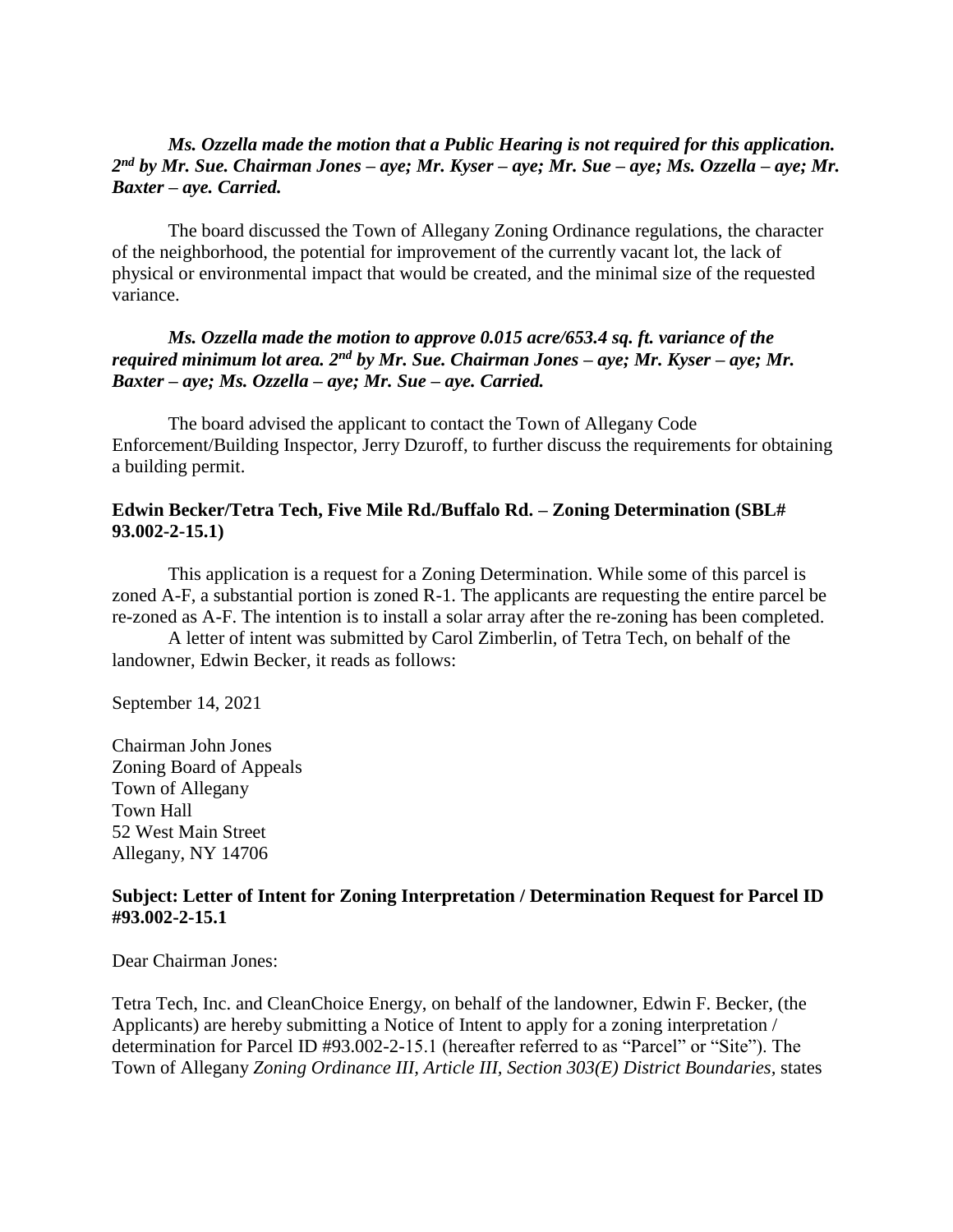that "where physical or cultural features existing on the ground are at variance with those shown on the Zoning Map, the ZBA shall interpret the district boundaries".

The land parcel identified as Parcel ID #93.002-2-15.1 is shown on the Town of Allegany Zoning Map as having both 'R-1 Single Family Residential' and 'A-F Agricultural-Forestry' zoning (see Figure 1 – Town Zoning Map, with the parcel outlined in red). Per review of aerial maps dating back to 1939, the landuse of the A-F zoned portion has consistently been forested, wildlife habitat. The entire parcel has consistently contributed to the rural character of the Town.

The applicant requests that the ZBA consider the following points when making a zoning interpretation / determination for the Parcel.

- The Comprehensive Plan is intended to guide general types of development that are appropriate for a particular area of the Town. The Town of Allegany Zoning Map adopted 10-11-2016, depicts district boundary lines that are intended to follow the Comprehensive Plan and Mapping.
- The Applicants investigated, delineated, and reported Physical Site Characteristics / Features of the R-1 Portion of the Site in the Fall of 2020 and again in the Spring of 2021:

-The Applicants confirmed the location of an unnamed tributary of Five Mile Creek, which bisects this portion of the Site, similar to what the Town Comprehensive Plan Hydrologic Features Map (see Figure 2) and NYSDEC ERM Map (see Figure 3) show. However, in addition, the Applicants identified Physical Characteristics previously unmapped by the Town, County or State.

-These Physical Characteristics include hardwood forest, wildlife habitat, hunting stands, hydraulic features, and a large wetlands complex exceeding 12.4 acres.

-The large wetlands complex is associated with the tributaries of Five Mile Creek and consists of palustrine emergent (PEM), palustrine scrub-shrub (PSS), and palustrine unconsolidated bottom (PUB or pond) wetlands (see Figure 4).

- The abovementioned Physical Site Characteristics would present a constraint on future residential development of the R-1 portion of the Site.
- After review of the Physical Characteristics of the zoned R-1 portion of this Parcel, the Applicants believe the Parcel is mischaracterized by the current R-1 zoning.

According to Section 3.2 of the Comprehensive Plan, the Comprehensive Plan and its associated Maps serve as a basis for the Town Zoning Map. Per desktop review of online data, it appeared that there were only two non-protected NYSDEC mapped streams in the Project area (see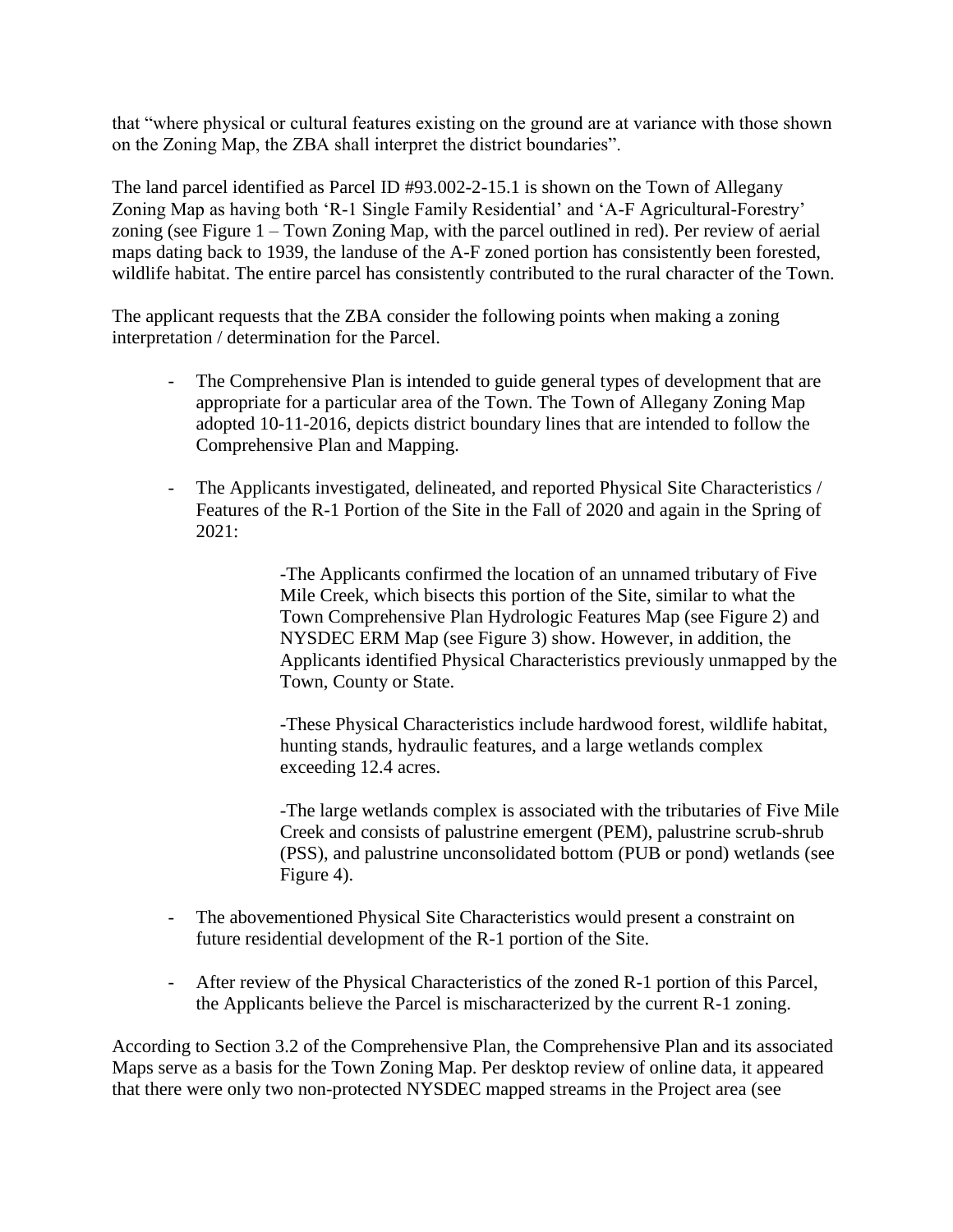Figures 2 and 3), however per the wetland delineation performed by the Applicants in the Fall of 2020 and Spring of 2021, it was discovered that the majority of the R-1 zoned portion of the Site is covered by wetlands (see Figure 4).

The Comprehensive Plan designates that a Residential Land Use district be designed primarily for single family residences. Wetlands would present a constraint on future residential development. Per the Town of Allegany Comprehensive Plan, Section 2.8 - Summary of Development Opportunities and Constraints, it states that *wetlands represent a constraint to*  development since the land disturbance should not occur in or near wetlands. In addition, in Section 3.1 – Goals and Objectives of the Comprehensive Plan, Goal 2 says, *encourage future development that is respectful of the natural environment and is located on land suitable to support proposed development.*

The Applicants are asking the ZBA to take the aforementioned information into account, especially pertaining to the R-1 zoned portion of the Site, when making a parcel zoning interpretation / determination for Parcel ID #93.002-2-15.1. Per our findings it appears that Physical Characteristics/ Features of the entire Parcel are in alignment with A-F zoning, not R-1 zoning.

Please let us know if you have any questions or require addition information regarding this request. Photos showing wetland and stream areas that span the R-1 zoned portion of the Site are also attached for your review in Figure 5.

Sincerely,

Edwin F. Becker, property owner

Encl:

Figures:

- 1. Allegany Zoning Map showing Parcel Location
- 2. Hydrologic Features Map from Town Comprehensive Plan
- 3. NYSDEC ERM Map
- 4. Wetland Delineated Resources Map
- 5. Wetland Photos

After a through discussion, regarding the history of the parcel, it was determined this application should be referred to Cattaraugus County Planning Board, for review and further interpretation.

*Mr. Kyser made the motion to refer this application to Cattaraugus County Planning Board. 2nd by Ms. Ozzella. Chairman Jones – aye; Mr. Sue – aye; Mr. Baxter – aye; Ms. Ozzella – aye; Mr. Kyser – aye. Carried.*